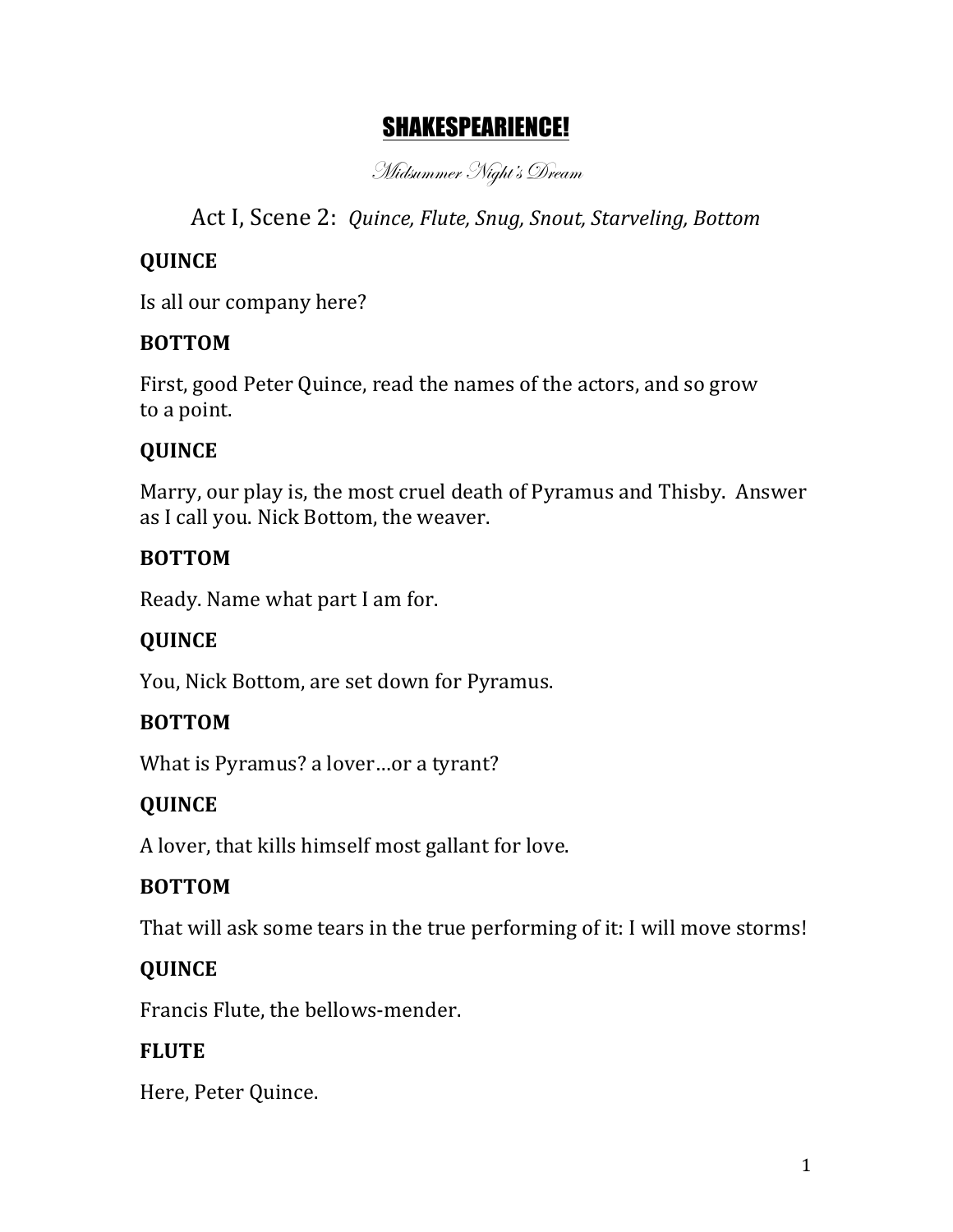# **QUINCE**

Flute, you must take Thisby on you.

# **FLUTE**

What is Thisby? a wandering knight?

# **QUINCE**

It is the lady that Pyramus must love.

#### **FLUTE**

Nay, faith, let me not play a woman; I have a beard coming.

# **QUINCE**

That's all one: you shall play it, and you may speak as small as you will.

#### **BOTTOM**

Let me play Thisby too! I'll speak in a monstrous little voice. 'Ah, Pyramus, lover dear! thy Thisby dear, and lady dear!'

# **QUINCE**

No, no; you must play Pyramus: and, Flute, you Thisby.

#### **BOTTOM**

Well, proceed.

#### **QUINCE**

Robin Starveling, the tailor.

#### **STARVELING**

Here, Peter Quince.

# **QUINCE**

Robin Starveling, you must play Thisby's mother. Tom Snout, the tinker.

#### **SNOUT**

Here, Peter Quince.